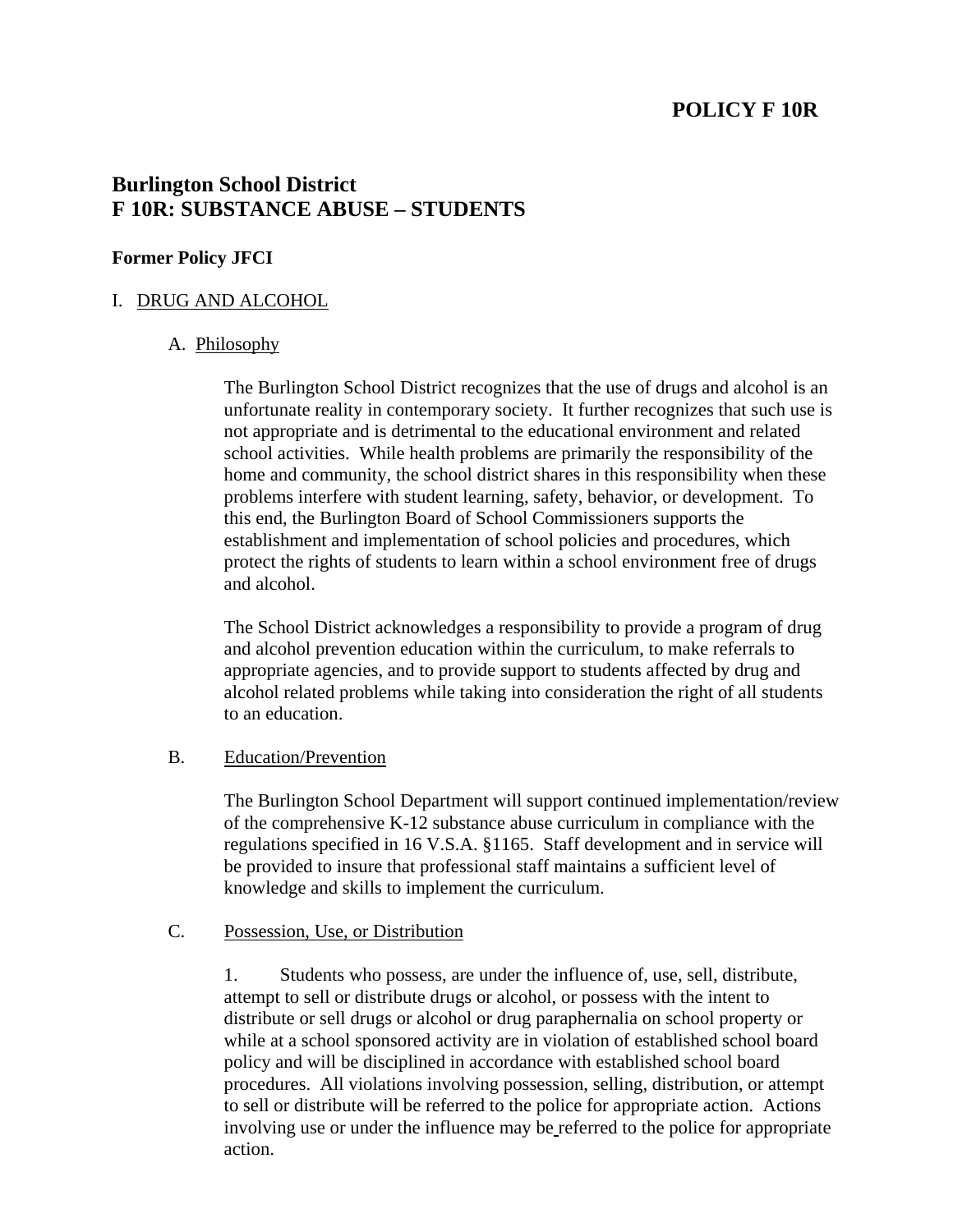2. All employees of the school district (including teachers, custodians, educational assistants, tutors, secretaries, food service employees, and administrators) shall report immediately to the principal or his/her designee any violation or apparent violation of law or this policy, including incidents and/or behavior of students or visitors under the influence of, in possession of, using, or distributing drugs or alcohol. Willful failure to so report, or to cooperate in school investigations may result in disciplinary action.

 3. In order to maintain an environment conducive to learning and to ensure the welfare of students, any visitor in a school building, on school property, or at a school sanctioned activity having possession of alcohol, drugs or drug paraphernalia, using or distributing alcohol or drugs, under the influence of alcohol or drugs, or knowingly and willfully assisting another person in using or distributing alcohol or drugs in the school buildings or on school property, or at a school sanctioned activity, will be in violation of school board policy and will be removed from the premises. Police assistance may be utilized to assist the administration in the enforcement of this procedure.

 4. In determining the appropriate disciplinary measure with respect to an offense under Section C.1. above, distribution, sale, attempted distribution or sale or possession with the intend to distribute or sell alcohol or drugs on school premises shall be considered the most serious violation of this Policy, and may result in serious disciplinary action up to and including expulsion from school. Possession and/or use of alcohol or drugs on school premises, depending on the circumstances, will also be considered as serious violations.

#### D. Immediate Procedures

 In dealing with violations, the welfare and rights of the individual violator will be emphasized by district personnel to the extent that such consideration does not jeopardize the welfare and rights of others. A student found to be possessing, under the influence of, using, or distributing drugs or alcohol will be reported to the school administrator(s) immediately. School procedures will be provided for the handling of any drug-related incident until the student is discharged to the parent, guardian, social services, medical, or law enforcement agencies.

#### E. Emergency Procedures

 In the event of an emergency involving alcohol or drug use, efforts shall be taken to protect the health and well being of the student while at the same time safeguarding the remaining school population. To protect the health of the student, appropriate emergency procedures, including those for administering emergency first aid, will be followed and, if necessary, he/she will be brought to the office by a staff member. The principal or his/her designee will be contacted and school procedures will be followed.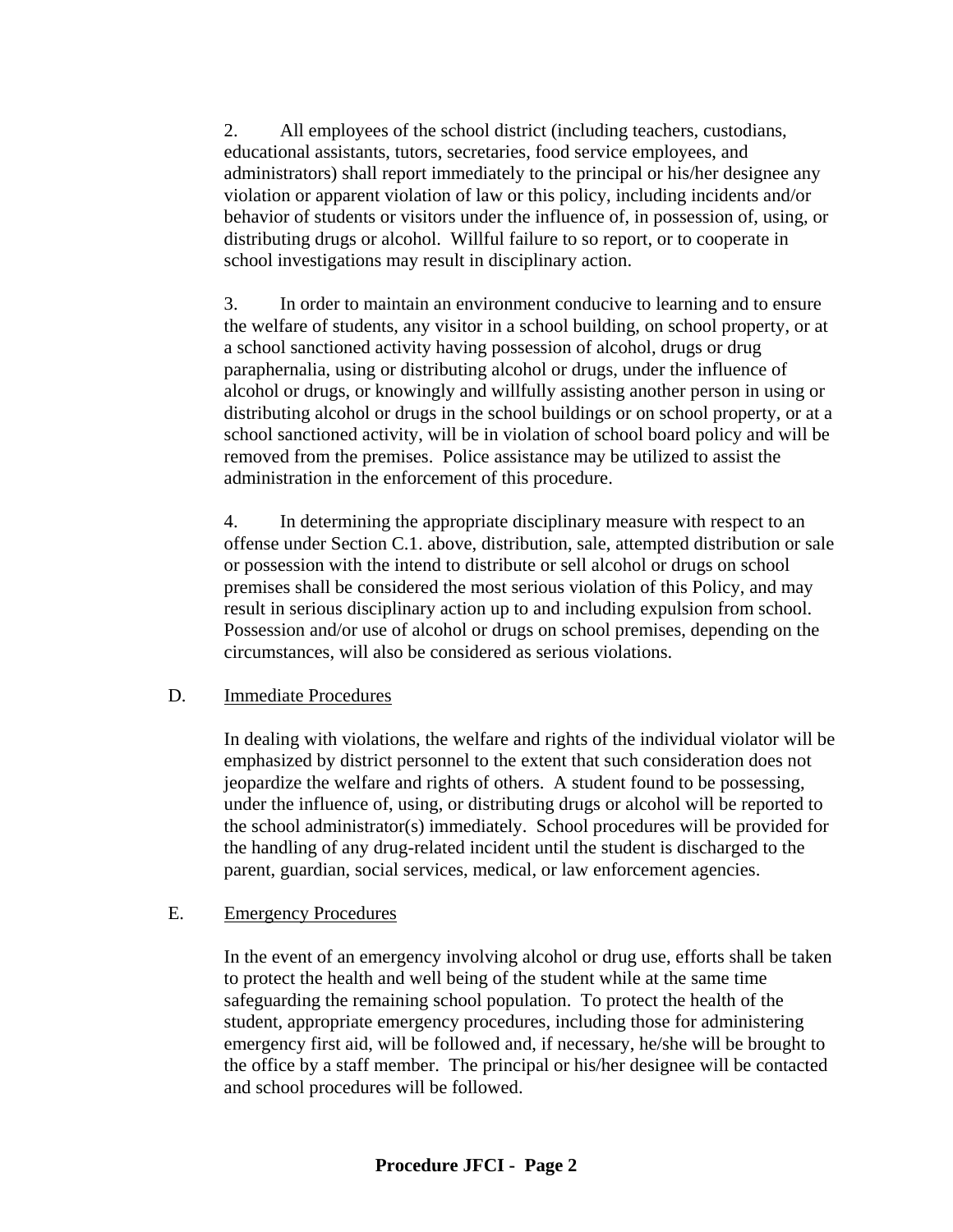#### F. Follow-up Procedures

 It is recognized that retaining a student with a drug or alcohol use problem in, or returning a student to, the school setting is desirable whenever such action is consistent with the individual's own rehabilitation and well-being, and whenever such action does not interfere with the educational process for other students and the maintenance of discipline and safety at the school. See Substance Abuse Administrative Procedures and the Student Conduct and Discipline Policy and Procedures, F 13.

 Under the Policy and Procedures set forth for Burlington Schools, students may be required to obtain professional assessment, guidance and/or rehabilitation as a condition of attendance or enrollment in school or other alternative educational program provided by the District. Where such a requirement is imposed, refusal to obtain such professional care may result in suspension until a conference among the parents, student, and school administration can develop a satisfactory solution. Continual non-compliance with this requirement will result in initiation of disciplinary procedures up to and including expulsion. See Policy F 13, Student Conduct and Discipline.

## G. Performance or Behavior Related Problems

 Any employee of the School district will report incidents/behaviors of students to the school administration when those actions cause suspicion of a drug and alcohol related problem. A minimum of two staff persons (one of whom must be the principal or his/her designee) will be consulted regarding a student whose behavior or performance may indicate a drug and alcohol related problem. These staff persons shall determine the need for further screening, education, counseling, or referral to treatment.

 Following appropriate consultation and deliberation, the parent or guardian of any student suspected of being affected by a drug and alcohol related problem will be notified by the principal or his/her designee. A course of action will follow leading to the further determination of facts, and if necessary, referral, treatment, and rehabilitation of the student.

#### H. Support and Referral Systems and Cooperative Agreements

 The Burlington School Department will work cooperatively with appropriate local health agencies, medical personnel, prevention specialists, and law enforcement officials. Information required by appropriate officials will be provided in a manner consistent with the student's rights and with the Burlington Board of School Commissioners' Policy "F 3R" and procedures.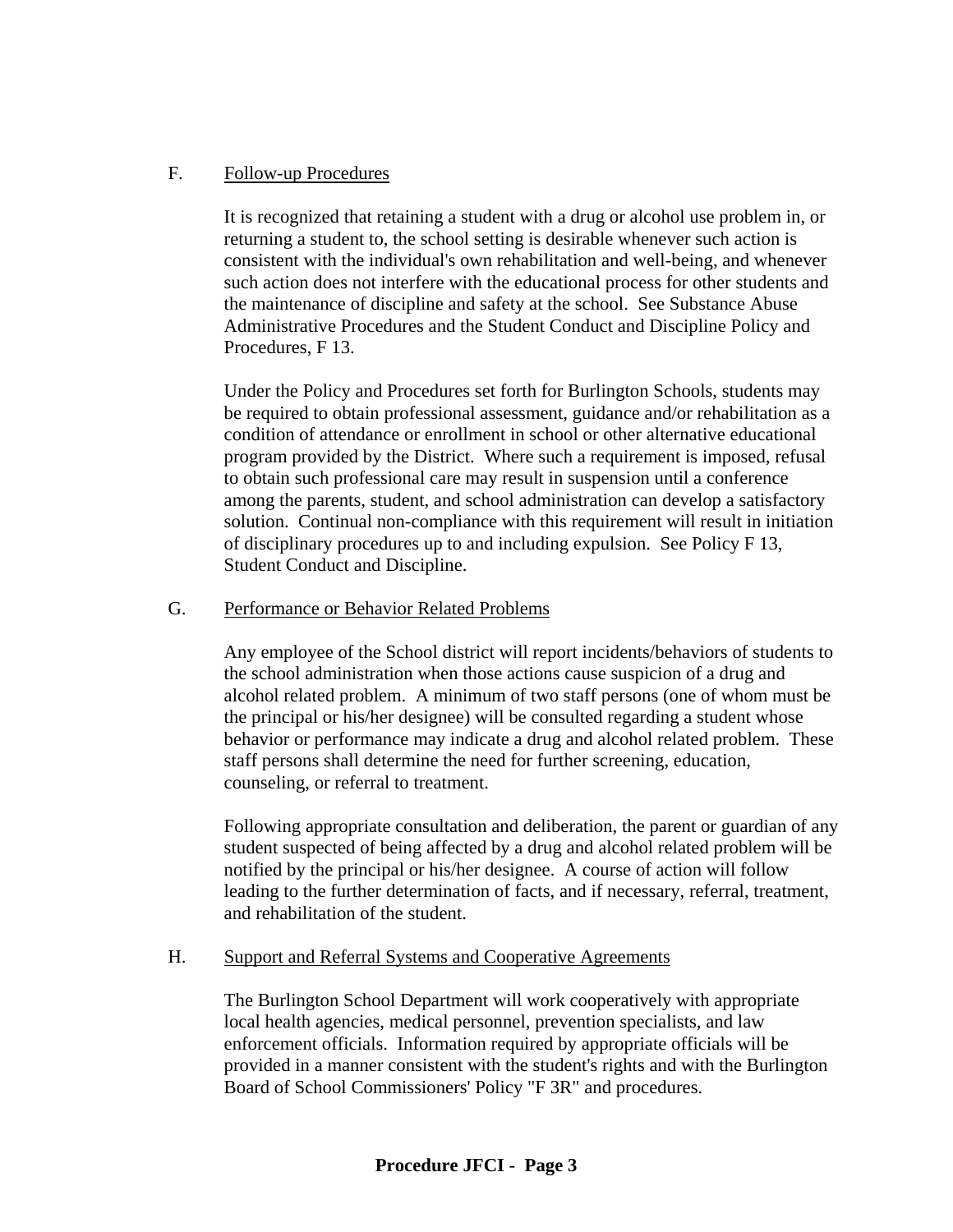Each school within the District will develop procedures for initial assessment, "in-school" support, and referral to community resources for students affected by drug and/or alcohol related problems. This policy shall not be interpreted to require a school or the District to employ counselors for treatment or rehabilitation or be financially responsible for any treatment recommended for the student as a result of intervention or referral. The District also will have a minimum of one written referral agreement with an ODAP approved community substance abuse treatment provider.

## I. Community Involvement/Information

 The Burlington School District will inform the community annually about the school's substance abuse prevention curriculum, intervention programs, prevention issues, and the community-wide responsibility for effective alcohol and drug abuse prevention. Parents, community members and service organizations will be encouraged to participate through established and appropriate activities.

## II. PRESCRIPTION MEDICATIONS

 Prescription medications may only be possessed and used on school premises and at school functions to the extent provided by Burlington Board of School Commissioners' Policy F 20 and accompanying procedures, and by state and federal law.

## III. DEFINITIONS

l

#### For the purposes of this Policy the following words and phrases shall be defined as stated below:

A. "Alcohol" means alcohol, spirits and malt beverages as defined by 7 V.S.A. §2. "Alcohol" as used in this Policy includes, but is not limited to, beer, porter, stout, ale, wines, cordials and liquors. Alcohol may also include medicinal products such as Listerine and Nyquil, which contain alcohol. If a student is using such a product for medicinal purposes, the medicinal purpose must be reported to the school nurse and the product kept by the nurse during school hours. If the District discovers a student in possession of such medicinal product and the nurse has no prior knowledge of the student's medicinal need of the product, the product shall be considered "alcohol" for the purposes of this Policy.

B. "Drug" (i) means a controlled substance identified in Schedules I, II, III, IV or V of the Controlled Substance Act, 21 U.S.C. §812(c); but (ii) does not include such a substance that is legally possessed and used under the supervision of a licensed health-care professional or that is legally possessed or used under any other authority under the Controlled Substances Act or under any other provision. See Section II re Prescription Medications. Controlled substances include, but are not limited to, cannabis (marijuana, hash); hallucinogens (LSD, psilocybin mushrooms, peyote, mescaline); stimulants (cocaine, amphetamines i.e., "speed," ritalin); depressants (barbiturates, "quaaludes"); narcotics (opium, heroin, morphine); nitrous oxide and anabolic steroids.